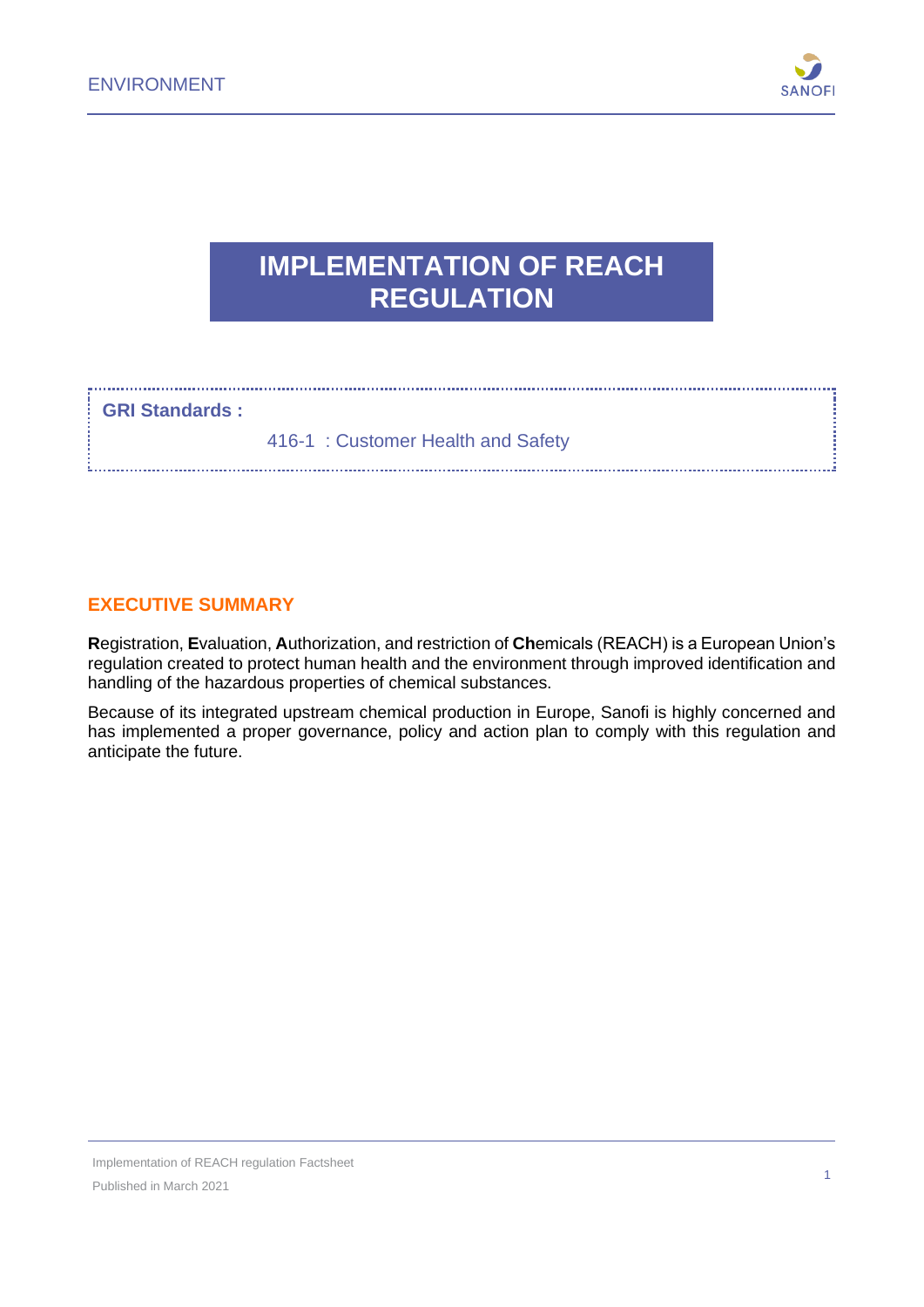# **TABLE OF CONTENTS**

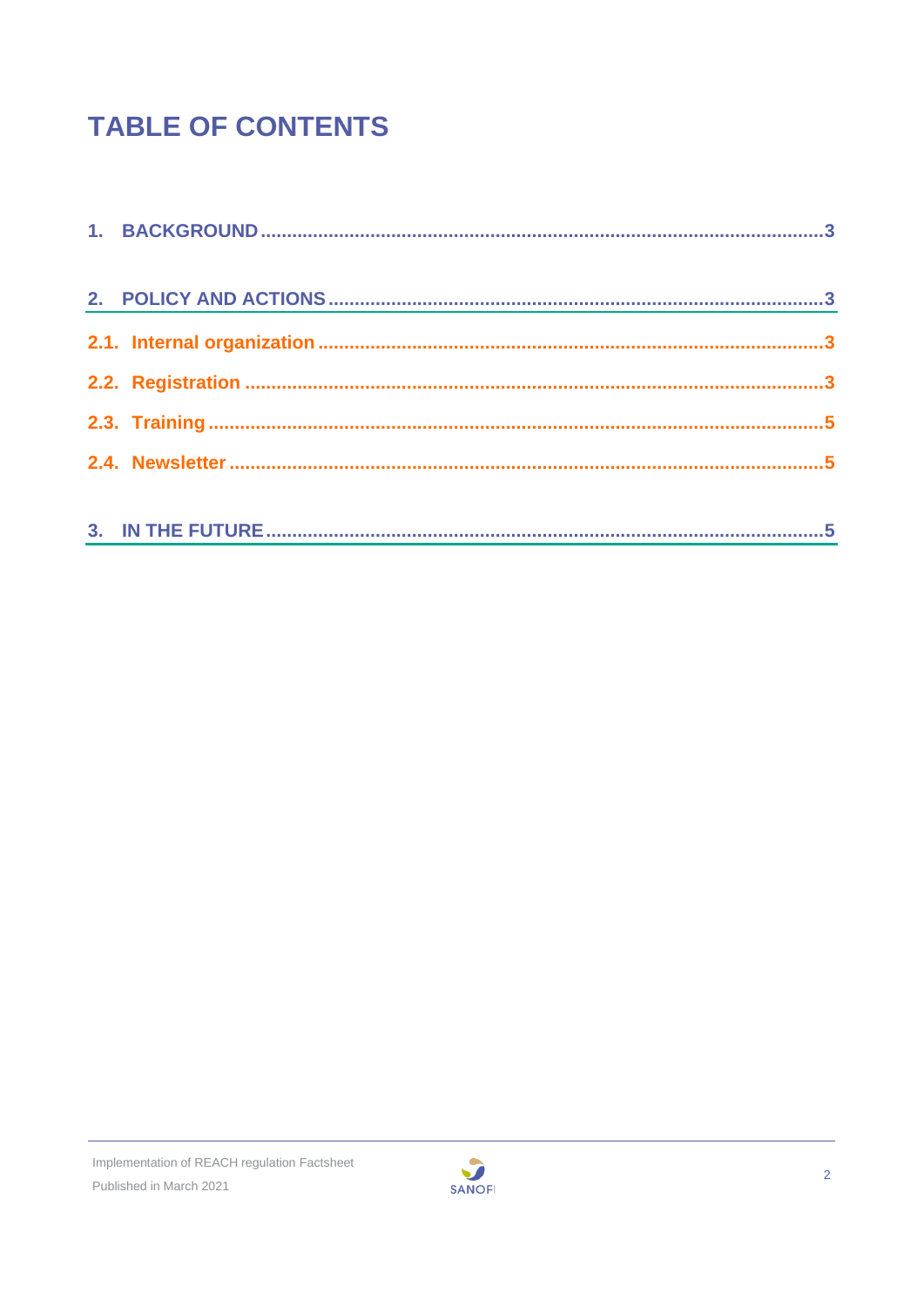# <span id="page-2-0"></span>**1. BACKGROUND**

The European Union's REACH (Registration, Evaluation, Authorization and restriction of Chemicals) regulation came into force on June 1, 2007. The objective of this regulation is to protect human health and the environment through improved identification and handling of the hazardous properties of chemical substances. Sanofi has organized its activities to comply with the regulation and ensure its implementation.

Sanofi is by far the pharmaceutical company most impacted by the REACH regulation. There are reasons for this: Sanofi has a strong presence in chemicals in Europe, with highly integrated upstream chemical production. Consequently, Sanofi is the most highly-monitored pharmaceutical company in Europe. For the last two years the Company underwent seven inspections, bringing to 32 the number of inspections carried out since 2009 at Sanofi sites in various countries including France, Germany, Italy and the United Kingdom.

# <span id="page-2-1"></span>**2. POLICY AND ACTIONS**

#### <span id="page-2-2"></span>**2.1. Internal organization**

To ensure application of the REACH and CLP (Classification, Labelling and Packaging) regulations, Product Stewardship provides technical and scientific support. It defines the classification and labeling of substances according to the CLP and hazardous substances regulations. It also creates, updates and edits the Safety Data Sheets (SDS) requested by the sites.

A REACH coordinator from the Global HSE Department acts as the point of contact for several other functions. In addition, since 2008 there has been a REACH coordinator for every Sanofi site. The coordinator is responsible for the implementation of REACH at the site level, with the responsibility to:

- Develop procedures defining the roles and responsibilities of the various participants.
- Ensure that the product portfolio is updated in compliance with the regulation.
- Centralize collection of operational information.

A Health Safety and Environment Regulated Substances Council is set as a coordination platform and a forum for the exchange of information to organize the Group's REACH-related activities. The Council, which defines Sanofi policy and ensures compliance with the REACH regulation, is overseen by the Global Health Safety and Environment (HSE) Department. Committee members include representatives of impacted activities and functions (Legal, Procurement/Outsourcing, Quality, etc.).

# <span id="page-2-3"></span>**2.2. Registrations & authorization**

Sanofi successfully met the three regulatory milestones (December 1, 2010 / June 1, 2013 / June 1, 2018) with the submission of 39 / 58 / 247 dossiers, respectively, to the European Chemicals Agency (ECHA). Since the last milestone 34 additional submissions have been performed linked to new activities.

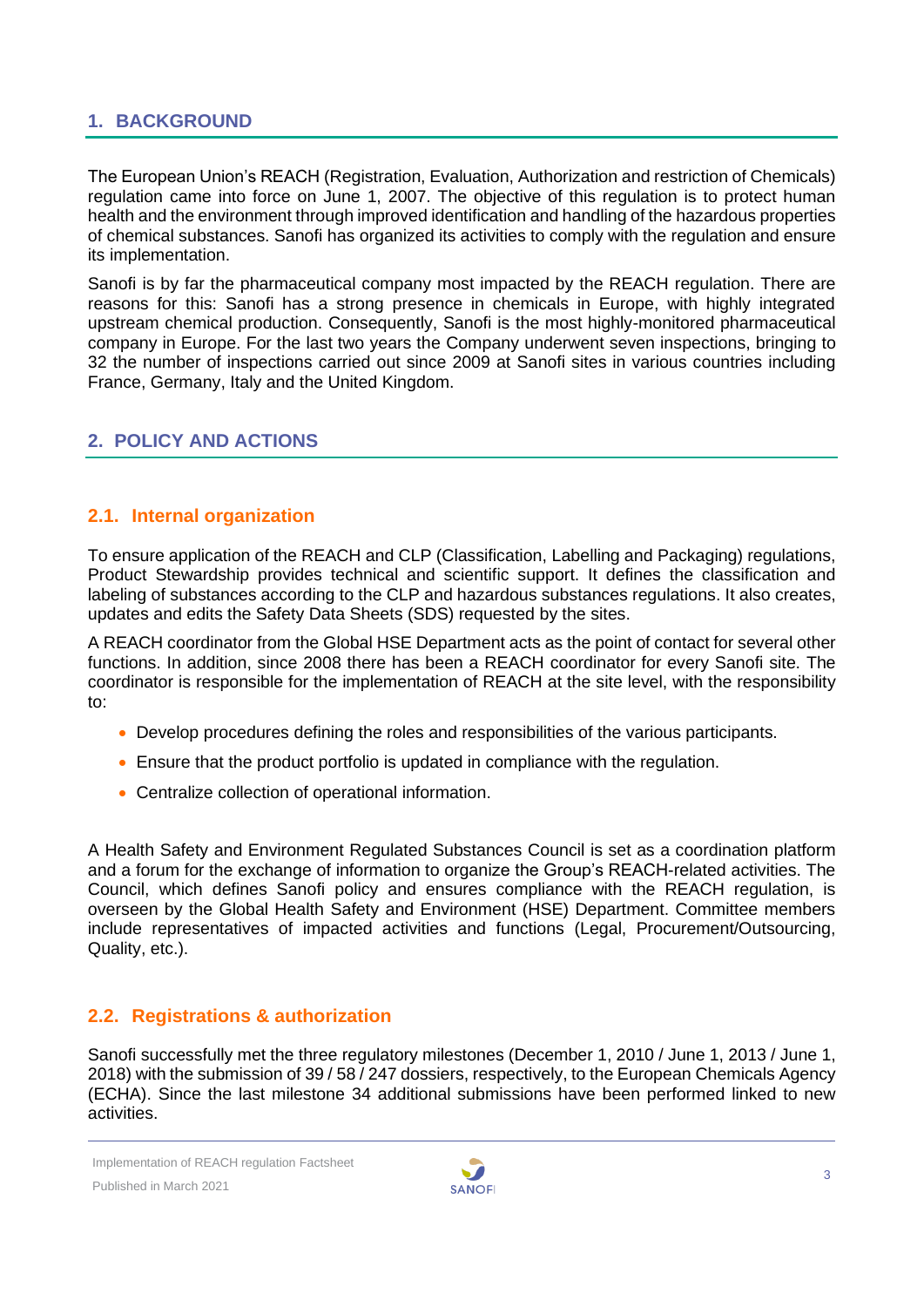Sanofi seriously followed up the Brexit negotiations, and took every effort to secure its business and the supply continuity from/ into the UK.

Sanofi submitted an authorization dossier which is currently under examination by the European Chemicals Agency.